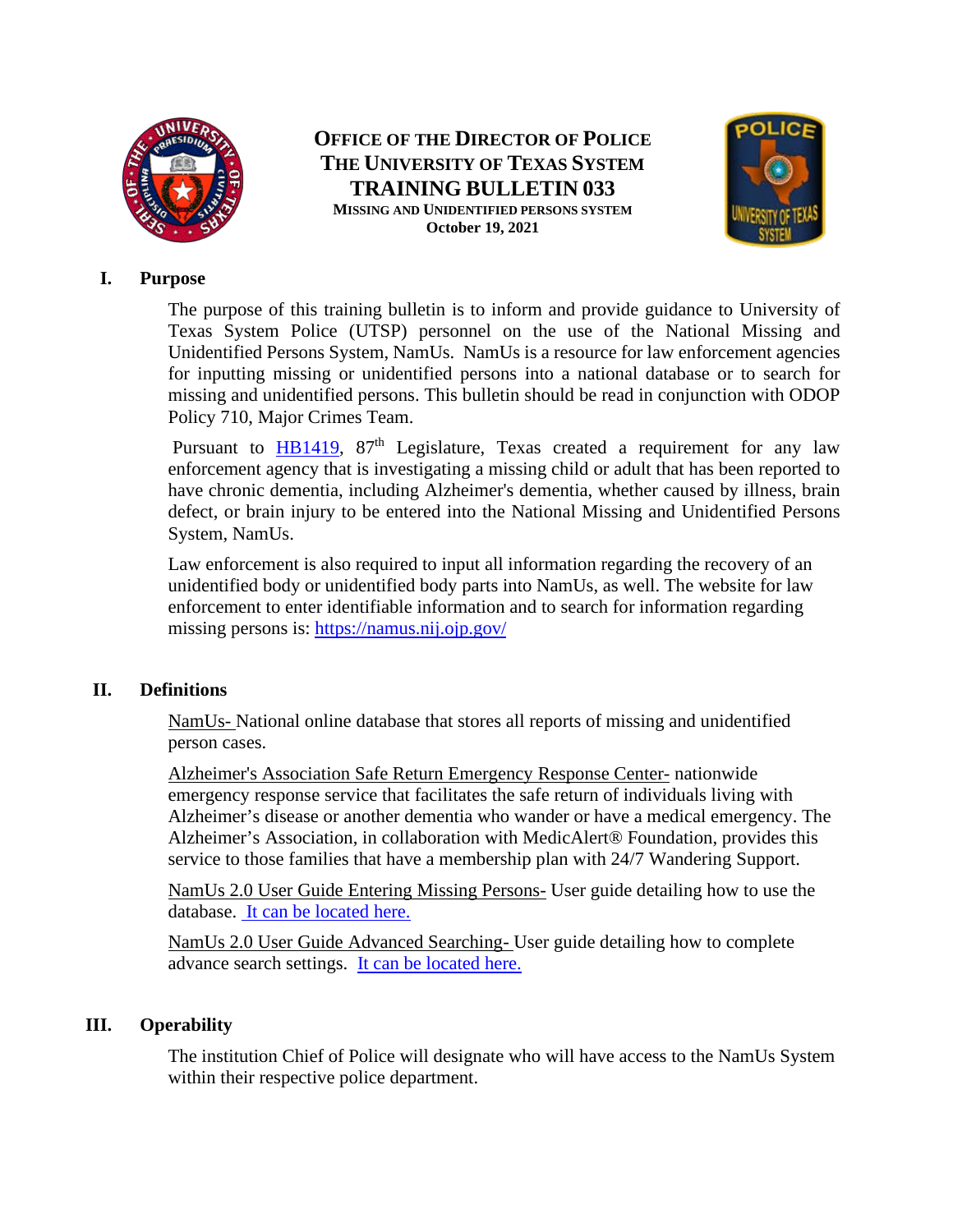Users that may have to enter information or search for information in the National Missing and Unidentified Persons System will have to create a profile and register on the website. Registration is located [here.](https://www.namus.gov/Registration) The law enforcement officer will choose the "professional user" account and must provide contact information for a supervisor to verify their employment status with the agency.

| @ userquide-enteringmpcases.pdf x +<br>NamUs Registration<br>× |                                                                                                                                                                                                                                                                                                                                                                                                                                                                                                                                                                                                                                                                                                                                                                                                                                                                                                                                                                                                                                                                                                                                                                                                                                                                      |                | $\circ$         |       |
|----------------------------------------------------------------|----------------------------------------------------------------------------------------------------------------------------------------------------------------------------------------------------------------------------------------------------------------------------------------------------------------------------------------------------------------------------------------------------------------------------------------------------------------------------------------------------------------------------------------------------------------------------------------------------------------------------------------------------------------------------------------------------------------------------------------------------------------------------------------------------------------------------------------------------------------------------------------------------------------------------------------------------------------------------------------------------------------------------------------------------------------------------------------------------------------------------------------------------------------------------------------------------------------------------------------------------------------------|----------------|-----------------|-------|
| namus.gov/Registration<br><b>NE DASHBOARD</b>                  | Q UNIDENTIFIED PERSONS<br><b>Q UNCLAIMED PERSONS</b><br>Q MISSING PERSONS                                                                                                                                                                                                                                                                                                                                                                                                                                                                                                                                                                                                                                                                                                                                                                                                                                                                                                                                                                                                                                                                                                                                                                                            | <b>ESPAÑOL</b> | <b>REGISTER</b> | LOGIN |
| <b>NamUs Registration</b>                                      |                                                                                                                                                                                                                                                                                                                                                                                                                                                                                                                                                                                                                                                                                                                                                                                                                                                                                                                                                                                                                                                                                                                                                                                                                                                                      |                |                 |       |
|                                                                | User Registration<br>Select your user type:<br>O Public User<br>Professional User<br><b>O</b> Registering as a Professional User will require criminal justice agency approval<br>Professional Role<br>Law Enforcement<br>Public User include family members of missing persons, victim advocates, media representatives, and other members of the<br>general public who are registered users of the NamUs system. Registering as a Public User allows one access to enter new<br>missing person cases or contribute relevant information to NamUs staff, which will be vetted with the investigating agency prior<br>to publication in the system, as well as provides the user with permission to view and search non-sensitive information in<br>NamUs.<br>Professional User include law enforcement officers, medical examiners, coroners, missing person clearinghouse personnel, and<br>other allied professionals. Professional User registration requires sponsorship from a criminal justice agency, and once vetted,<br>the user will be granted heightened permissions within the NamUs system, as appropriate: to access secure information, manage<br>agency cases, and network with other criminal justice professionals.<br><b>Begin Registration</b> |                |                 |       |

#### **IV. NamUs System**

After registration has been completed, the system will grant you public access immediately. Once your account has been verified by your employer you will be granted law enforcement access. An example of the NamUs dashboard once logged in has been attached for your reference:

| @ namus.gov/Dashboard<br>C<br>$\leftrightarrow$                    |                                                                                               | Or $\frac{1}{M}$<br>$\bullet$ |
|--------------------------------------------------------------------|-----------------------------------------------------------------------------------------------|-------------------------------|
| <b>NamUs</b><br><b>SE MY DASHBOARD</b><br><b>Q MISSING PERSONS</b> | <b>Q. UNIDENTIFIED PERSONS</b><br><b>Q UNCLAIMED PERSONS</b>                                  | <b>ESPAÑOL</b><br>$AG =$      |
| AG<br><b>Ashley Griffin</b>                                        | <b>My Dashboard</b><br>UNCLAIMED<br><b>UNIDENTIFIED</b><br><b>MISSING</b>                     | + Missing Case                |
| Law Enforcement                                                    | <b>MY CASES</b><br>RECENT<br><b>REGION</b><br>ARCHIVED                                        |                               |
| My Profile                                                         | $\bf{0}$<br>$\bf{o}$<br>$\mathbf{0}$<br>Contributor<br><b>Tracked Cases</b><br><b>Entered</b> |                               |
| Quick Search                                                       | No Cases                                                                                      |                               |
| <b>MISSING</b><br><b>UNIDENTIFIED</b><br>UNCLAIMED                 |                                                                                               |                               |
| NamUs Number                                                       |                                                                                               |                               |
| MP123, MP-123, 123                                                 |                                                                                               |                               |
| First Name                                                         |                                                                                               |                               |
| Last Name                                                          |                                                                                               |                               |
| State                                                              |                                                                                               |                               |
| Select State<br>۰                                                  |                                                                                               |                               |
| County                                                             |                                                                                               |                               |
| Enter County                                                       |                                                                                               |                               |
|                                                                    |                                                                                               |                               |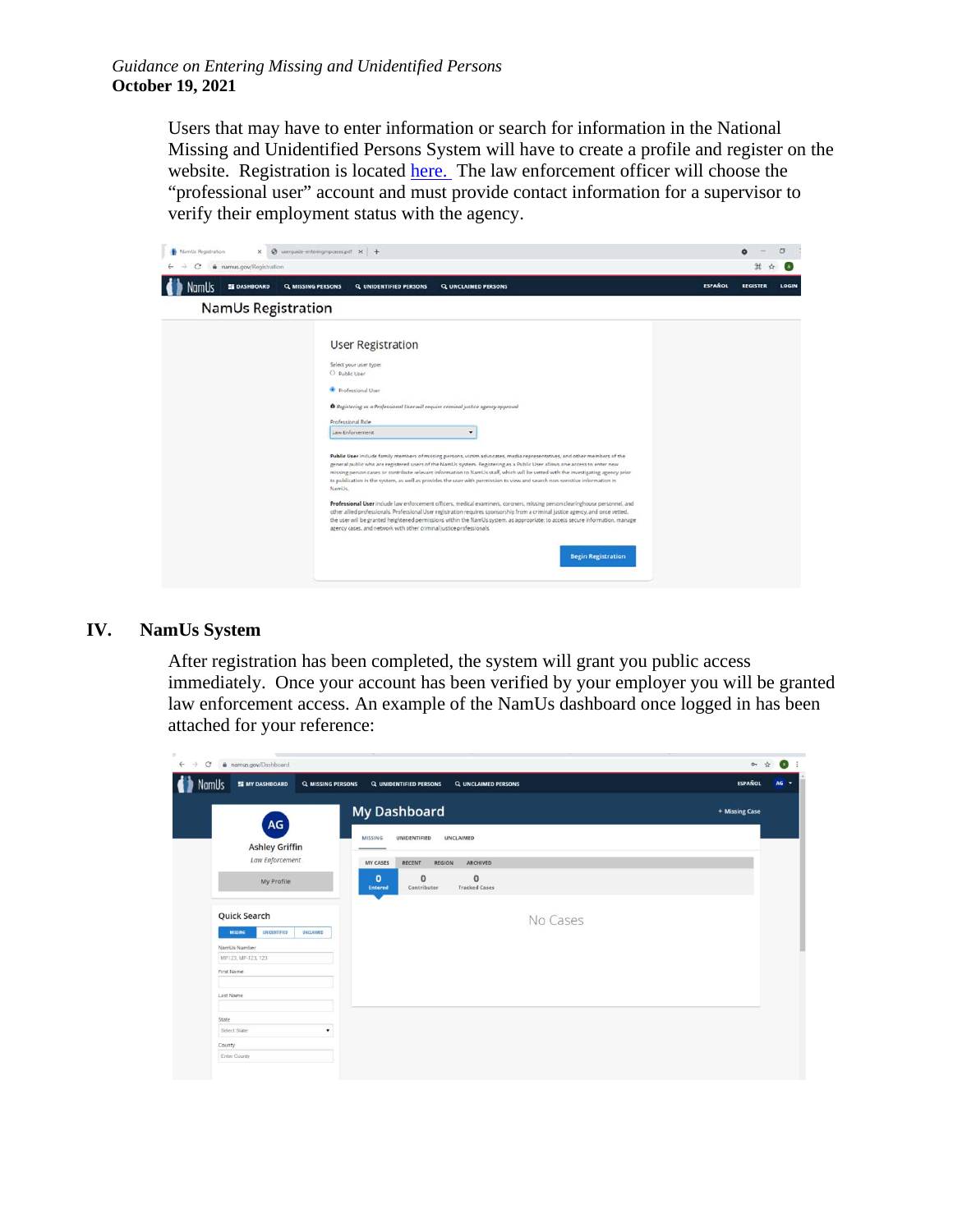*Guidance on Entering Missing and Unidentified Persons* **October 19, 2021**

# **V. Policy**

As a matter of policy and to conform to the applicable statute, those designees given access to NamUs will only log into the portal for law enforcement purposes and shall treat the information gained from the portal as law enforcement sensitive information.

# **VI. Timeline of Reporting**

- **A.** Upon receiving a report of a missing child and once the investigating agency has determined the child is at a high risk of harm or is otherwise in danger or if the subject of the report is a person who is known by the agency to have or is reported to have chronic dementia, including Alzheimer's dementia, whether caused by illness, brain defect, or brain injury shall:
	- 1. immediately start an investigation in order to determine the present location of the child or person;
	- 2. immediately, but not later than two hours after receiving the report:
		- a. enter the name of the child or person into the Texas Missing Persons Clearinghouse, NCIC, and NamUs.
		- b. report the name and member ID to the Alzheimer's Association Safe Return Emergency Response Center, if applicable.
		- c. Submit an application for alert activation to DPS if criteria is met. [https://www.dps.texas.gov/section/intelligence-counterterrorism/request-alert](https://www.dps.texas.gov/section/intelligence-counterterrorism/request-alert-activation)[activation](https://www.dps.texas.gov/section/intelligence-counterterrorism/request-alert-activation)
	- 3. update each database with identifying information as it comes available during the investigation. This includes:
		- a. dental records
		- b. fingerprints
		- c. other physical characteristics
		- d. description of the clothing worn when last seen
		- e. description of any person reasonably believed to have taken or retained the missing child/person
	- 4. Information not immediately available when the original entry is made shall be entered into the clearinghouse, the national crime information center file, and the National Missing and Unidentified Persons System as a supplement to the original entry as soon as possible.
	- 5. not later than the 60th day after the date the agency receives the report, the law enforcement agency must have entered the name of the child or person into Texas Missing Persons Clearinghouse, NCIC, and NamUs, with all available identifying information available.
	- 6. inform the person who filed the report of the missing child or missing person that the information will be:
		- a. entered in the Texas Missing Persons Clearinghouse, NCIC, and NamUs.
		- b. issued in an alert, if criteria is met.
		- c. reported to the Alzheimer's Association Safe Return Emergency Response Center, if applicable.
	- 7. Immediately after the return of a missing child/person or the identification of an unidentified body has been made, the police department having jurisdiction of the